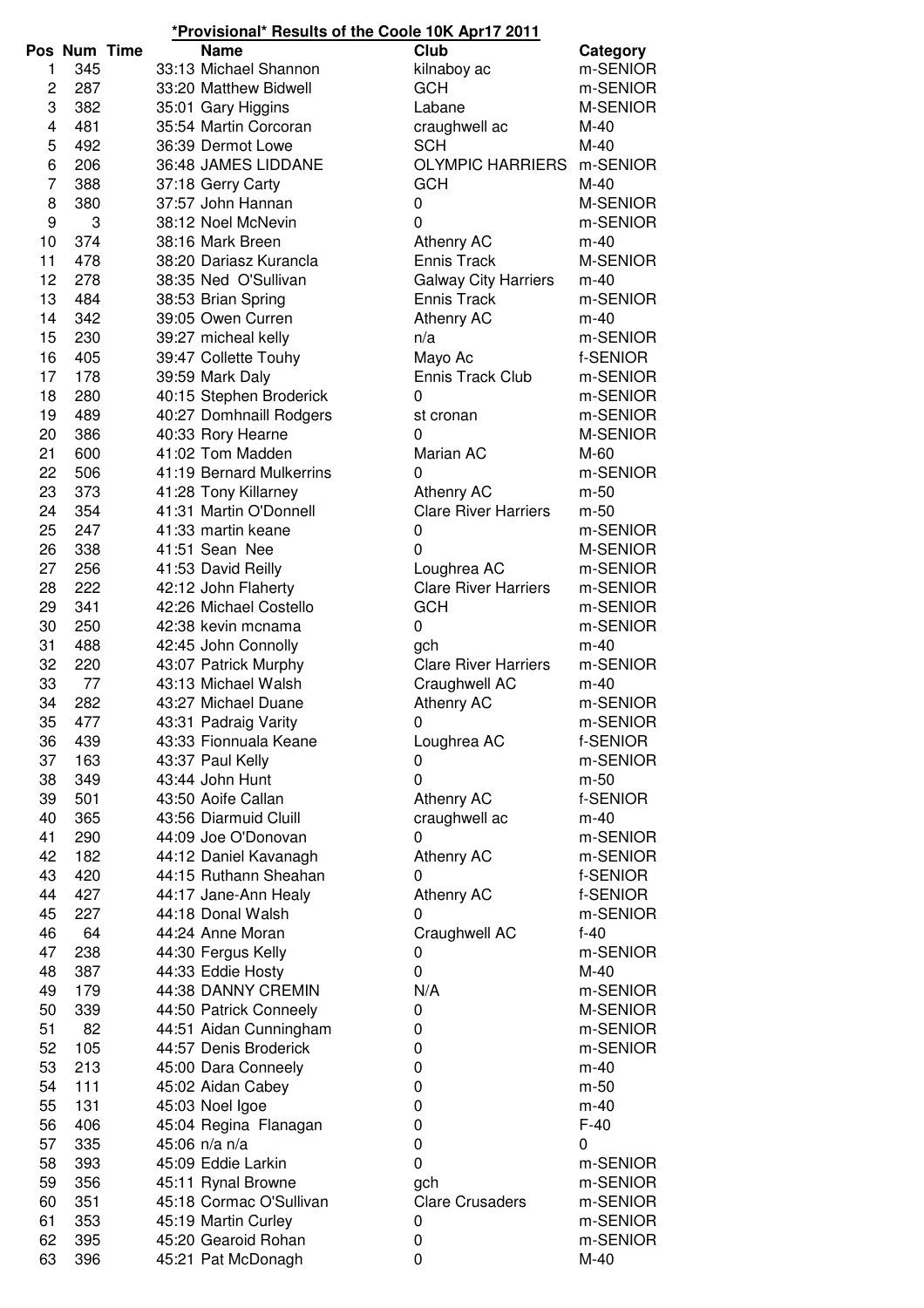|     | Pos Num Time   | <b>Name</b>               | Club               | Category |
|-----|----------------|---------------------------|--------------------|----------|
| 64  | 368            | 45:29 John McDonald       | 0                  | m-SENIO  |
| 65  | 369            | 45:30 John Woods          | craughwell ac      | M-40     |
| 66  | 212            | 45:30 DES CASEY           | 0                  | $m-40$   |
| 67  | 418            | 45:32 Siobhan G           | <b>Ennis Track</b> | f-SENIOR |
| 68  | 359            | 45:33 Mary Kealy          | 0                  | $F-40$   |
| 69  | 340            | 45:35 Paul Gibbons        | 0                  | M-50     |
| 70  | 476            | 45:39 John Callanan       | 0                  | $M-40$   |
|     |                |                           |                    |          |
| 71  | 229            | 45:41 sinead brody        | Craughwell AC      | f-SENIOR |
| 72  | 56             | 45:54 Linda Brennan       | 0                  | f-SENIOR |
| 73  | 358            | 45:58 Paul Miskella       | craughwell ac      | $M-40$   |
| 74  | 242            | 46:07 Oisin Curran        | 0                  | m-SENIO  |
| 75  | 487            | 46:08 Tomas Ruane         | 0                  | m-SENIO  |
| 76  | 372            | 46:09 Michael Collins     | six mile bridge    | m-SENIO  |
| 77  | 100            | 46:12 Louise O'Rourke     | Craughwell Ac      | f-SENIOR |
| 78  | 62             | 46:15 gerard deely        | 0                  | $m-40$   |
| 79  | $\overline{7}$ | 46:16 Fintan Murray       | 0                  | $m-40$   |
| 80  | 225            | 46:17 Kieran Sweeney      | 0                  | m-SENIO  |
| 81  | 258            | 46:17 sharon gilligan     | craughwell AC      | $f-40$   |
| 82  | 325            | 46:23 Ali Callanan        | Ardrahan           | $m-40$   |
|     |                |                           |                    |          |
| 83  | 92             | 46:39 trevor clohessy     | 0                  | m-SENIO  |
| 84  | 515            | 46:43 Holly Hunt          | 0                  | f-SENIOR |
| 85  | 415            | 46:48 Niamh Ní Mhuíri     | <b>Ennis Track</b> | $F-40$   |
| 86  | 241            | 46:52 Ron Curran          | 0                  | $m-40$   |
| 87  | 8              | 46:53 Julian Conneely     | Kinvara            | m-SENIO  |
| 88  | 148            | 46:54 MJ Conlon           | Athenry AC         | m-SENIO  |
| 89  | 291            | 47:02 conan campbell      | N/A                | m-SENIO  |
| 90  | 361            | 47:06 noel gorman         | craughwell ac      | m-SENIO  |
| 91  | 45             | 47:15 Malachi Murray      | 0                  | m-SENIO  |
| 92  | 498            | 47:27 Danny Fahy          | Shanaglish AC      | $M-40$   |
| 93  | 367            | 47:31 Darragh Lyons       | 0                  | m-SENIO  |
| 94  | 194            | 47:50 Ronnie Giblin       | 0                  | m-SENIO  |
| 95  | 210            |                           | 0                  | $f-40$   |
|     |                | 47:53 Cathy McDonald      |                    |          |
| 96  | 78             | 47:54 Dara Williams       | $\mathbf 0$        | m-SENIO  |
| 97  | 370            | 48:00 Stephen Brady       | Tuam ac            | $m-40$   |
| 98  | 187            | 48:01 fiona burnell kelly | 0                  | f-SENIOR |
| 99  | 76             | 48:03 Joe Jennings        | 0                  | m-SENIO  |
| 100 | 266            | 48:04 Tim Folan           | 0                  | m-50     |
| 101 | 350            | 48:05 Declan Duggan       | gch                | m-SENIO  |
| 102 | 226            | 48:09 louise clune        | 0                  | f-SENIOR |
| 103 | 216            | 48:11 sharon walsh        | tuam ac            | $f-40$   |
| 104 | 509            | 48:12 Loraine Mulkerrins  | Peters well        | f-SENIOR |
| 105 | 300            | 48:26 Jude Donnelly       | Oranmore           | f-SENIOR |
| 106 | 161            | 48:28 michael burke       | dunmore mc hales   | $m-40$   |
| 107 | 495            | 48:31 Michael Manning     | 0                  | m-SENIO  |
| 108 | 337            | 48:31 Michael Garry       | Doonern Limerick   | M-40     |
|     |                |                           |                    |          |
| 109 | 81             | 48:33 john kelly          | 0                  | $m-40$   |
| 110 | 300            | 48:37 Jude Donnelly       | Oranmore           | f-SENIOR |
| 111 | 379            | 48:37 Ivan Tuohy          | six mile bridge    | M-SENIOI |
| 112 | 150            | 48:38 Paul James Hassett  | the sire           | m-SENIO  |
| 113 | 299            | 48:41 John Donnelly       | Oranmore           | $m-40$   |
| 114 | 162            | 48:57 Shane McInerney     | 0                  | m-SENIO  |
| 115 | 378            | 48:59 Patrick Cosgrove    | craughwell         | $M-40$   |
| 116 | 144            | 49:01 Alan Stephens       | 0                  | $m-40$   |
| 117 | 505            | 49:02 Emmet Murphy        | Fit for life       | m-SENIO  |
| 118 | 360            | 49:08 Robert Murray       | 0                  | m-SENIO  |
| 119 | 109            | 49:12 Derek Clancy        | unafilliated       | m-SENIO  |
|     | 149            |                           |                    | m-SENIO  |
| 120 |                | 49:15 Declan Morrissey    | 0                  |          |
| 121 | 485            | 49:17 Gabriel Ruane       | 0                  | m-SENIO  |
| 122 | 80             | 49:18 Michelle Lohan      | 0                  | f-SENIOR |
| 123 | 307            | 49:19 Sara Mulcahy        | Gecas Shannon      | $f-40$   |
| 124 | 442            | 49:21 Siobhan Keane       | South Galway AC    | f-SENIOR |
| 125 | 59             | 49:22 Patricia McAfee     | N/A                | f-SENIOR |
| 126 | 392            | 49:22 Paul Frehill        | 0                  | m-SENIO  |
| 127 | 145            | 49:23 Jim Leahy           | 0                  | $m-40$   |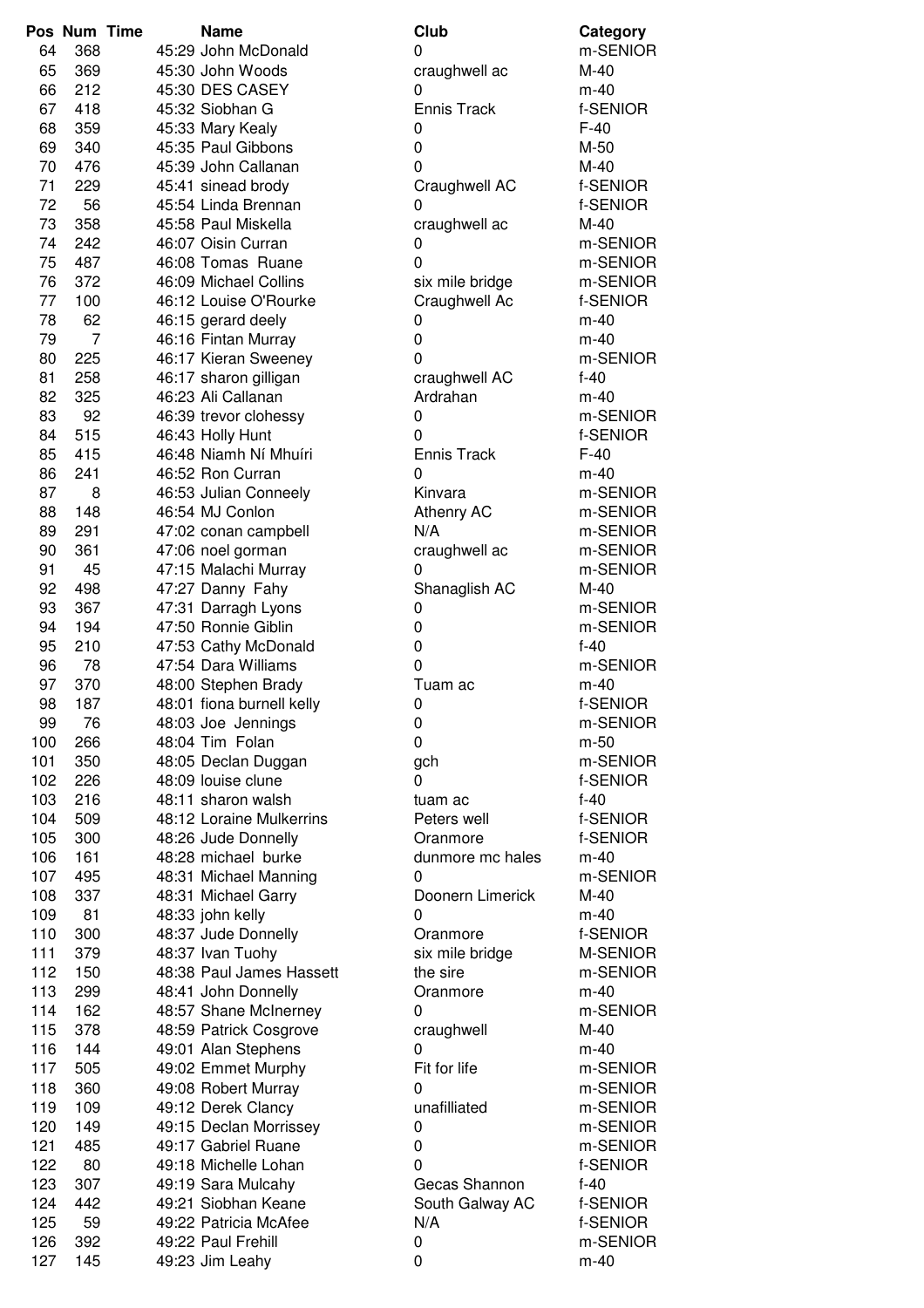|     | Pos Num Time |  | <b>Name</b>                 | Club                        | Category   |
|-----|--------------|--|-----------------------------|-----------------------------|------------|
| 128 | 268          |  | 49:30 Sinead Goaly          | Athenry AC                  | f-SENIOR   |
| 129 | 236          |  | 49:34 Janet Clancy          | Athenry AC                  | f-SENIOR   |
| 130 | 355          |  | 49:40 George Livanos        | Athenry AC                  | m-SENIOR   |
| 131 | 208          |  | 49:41 Tomas Walsh           | N/A                         | m-SENIOR   |
| 132 | 185          |  | 49:44 owen huban            | 0                           | m-SENIOR   |
| 133 | 54           |  | 49:46 colm corless          | 0                           | m-SENIOR   |
| 134 | 264          |  | 49:48 Claire Hillery        | $\pmb{0}$                   | f-SENIOR   |
| 135 | 186          |  | 49:51 Fergal Lawless        | $\mathbf 0$                 | m-SENIOR   |
| 136 | 143          |  | 49:54 james elwood          | liam mellowes!              | m-50       |
| 137 | 104          |  | 49:55 Patrick Scully        | <b>GRC</b>                  | $m-40$     |
| 138 | 336          |  | 49:55 Nial McGuinness       | 0                           | $M-50$     |
| 139 | 394          |  | 49:56 Derek Lally           | 0                           | m-SENIOR   |
| 140 | 409          |  |                             | 0                           | f-SENIOR   |
| 141 | 346          |  | 50:02 Lindsey Higgins       | 0                           | m-SENIOR   |
| 142 | 85           |  | 50:09 John higgins          |                             | $f-40$     |
| 143 |              |  | 50:09 louise arrigan        | gch                         | m-SENIOR   |
|     | 493<br>499   |  | 50:12 Eoin O'Conghaile      | 0                           |            |
| 144 |              |  | 50:31 Gerard Clery          | 0                           | M-40       |
| 145 | 6            |  | 50:31 Adrienne Walsh        | <b>Galway City Harriers</b> | $f-50$     |
| 146 | 366          |  | 50:32 Alan Donnelly         | 0                           | $M-40$     |
| 147 | 120          |  | 50:33 Frank Kirrane         | Predator Tri                | m-SENIOR   |
| 148 | 106          |  | 50:38 Joe Callanan          | Craughwell AC               | $m-40$     |
| 149 | 174          |  | 50:40 clodaghmannion Woods  | athenry                     | f-SENIOR   |
| 150 | 610          |  | 50:44 Mark Boyle            | 0                           | m-SENIOR   |
| 151 | 166          |  | 50:48 Arthur Mc Guire       | 0                           | m-50       |
| 152 | 619          |  | 50:49 Cathal O'Donoghue     | #N/A                        | #N/A       |
| 153 | 252          |  | 50:43 David awesome Bradish | 0                           | m-SENIOR   |
| 154 | 122          |  | 50:44 Tara canning          | 0                           | $f-40$     |
| 155 | 211          |  | 50:55 Kevin Malone          | CraughwellAC                | m-SENIOR   |
| 156 | 161          |  | 50:57 michael burke         | dunmore mc hales            | $m-40$     |
| 157 | 503          |  | 51:12 Michael Coll          | M Clavery                   | m-SENIOR   |
| 158 | 198          |  | 51:14 Michael carr          | <b>Manchester United</b>    | $m-40$     |
| 159 | 44           |  | 51:15 alan kenny            | 0                           | $m-40$     |
| 160 | 114          |  | 51:18 Martin Burke          | n/a                         | m-SENIOR   |
| 161 | 362          |  | 51:31 Brendan Callanan      | 0                           | m-SENIOR   |
| 162 | 518          |  | 51:35 Shane Kelly           | 0                           | m-SENIOR   |
| 163 | 419          |  | 51:39 Sinead Gallagher      | 0                           | f-SENIOR   |
| 164 | 49           |  | 51:52 Keith Devane          | Craughwell AC               | m-SENIOR   |
| 165 | 217          |  | 51:53 Tony Wheatley         | 0                           | m-50       |
| 166 | 32           |  | 51:55 michelle wren         | <b>GCH</b>                  | f-SENIOR   |
| 167 | 14           |  | 51:56 Eoin Cotter           | 0                           | m-SENIOR   |
| 168 | 38           |  | 51:59 Tony O'Malley         | 0                           | $m-40$     |
| 169 | 189          |  | 52:02 Jacinta Fahy          | 0                           | f-SENIOR   |
| 170 | 245          |  | 52:03 Dawn O Dowd           | N/A                         | f-SENIOR   |
| 171 | 381          |  | 52:04 Martin Keane          | <b>Athenry AC</b>           | m-60       |
| 172 | 348          |  | 52:08 Denis Cunningham      | 0                           | $m-40$     |
| 173 | 408          |  | 52:13 Gerardine Nally       | 0                           | $F-40$     |
| 174 | 201          |  | 52:16 Annette Burke         | Galway Meet & Train         | $f-40$     |
| 175 | 124          |  | 52:21 Regina Fahy           | n/a                         | $f-40$     |
| 176 | 184          |  | 52:23 joe Folan             | n/a                         | $m-40$     |
| 177 | 231          |  | 52:30 Keith lydon           | n/a                         | m-SENIOR   |
| 178 | 52           |  | 52:42 Helen Hallinan        | 0                           | f-SENIOR   |
| 179 | 71           |  | 52:43 Dermot Mohan          | N/A                         | m-SENIOR   |
| 180 | 261          |  | 52:44 Eamonn Crowley        | Clonmel                     | $m - 60 +$ |
| 181 | 164          |  | 52:45 Francis Tarpey        | 0                           | m-SENIOR   |
| 182 | 267          |  | 52:46 Maria Hehir           | Athenry AC                  | $f-40$     |
| 183 | 28           |  | 52:52 Sinead Dunne          | 0                           | f-SENIOR   |
| 184 | 26           |  | 52:54 Gearoidin Leonard     | $\mathbf 0$                 | f-SENIOR   |
| 185 | 101          |  | 52:54 Rachel Egan           | Individual                  | $m-40$     |
| 186 | 491          |  | 52:59 Ken Corless           | 0                           | $M-40$     |
| 187 | 46           |  | 53:22 olive harte           | clare crusaders             | f-SENIOR   |
| 188 | 156          |  | 53:27 Mark O'Donnell        | Mullagh                     | m-SENIOR   |
| 189 | 390          |  | 53:28 Tom Maguire           | craughwell ac               | $M-40$     |
| 190 | 437          |  | 53:29 Trish Rodgers         | <b>Scraiff</b>              | $F-40$     |
| 191 | 494          |  | 53:41 Charlotte Carey       | 0                           | f-SENIOR   |
|     |              |  |                             |                             |            |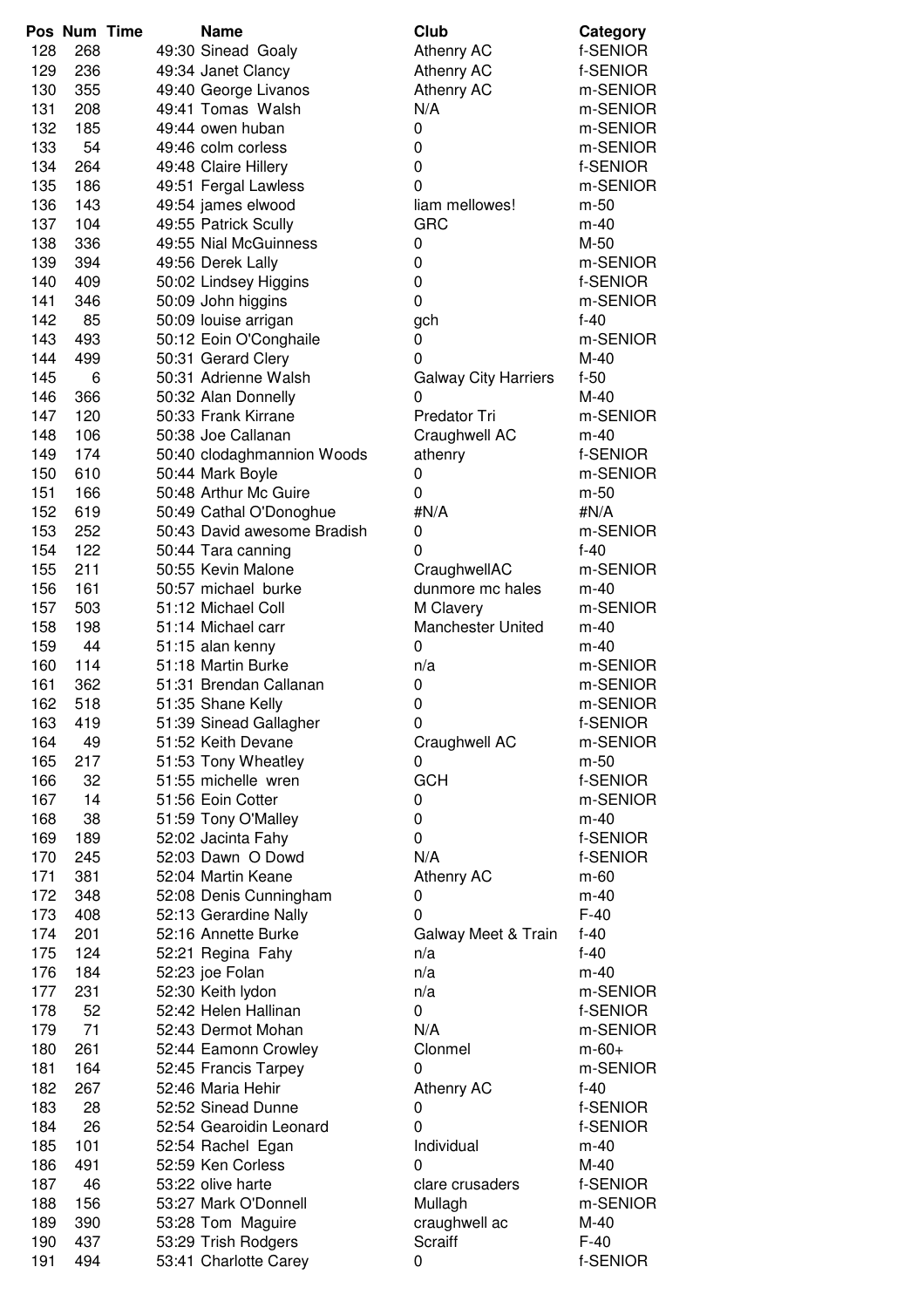|     | Pos Num Time | <b>Name</b>                 | Club                         | Category   |
|-----|--------------|-----------------------------|------------------------------|------------|
| 192 | 19           | 53:41 Cormac O Brien        | Craughwell                   | $m-40$     |
| 193 | 448          | 53:44 Aisling Brennan       | 0                            | f-SENIOR   |
| 194 | 486          | 53:50 Michael Hughes        | 0                            | m-SENIOR   |
| 195 | 357          | 53:51 Celia Miskella        | craughwell ac                | $F-40$     |
| 196 | 173          | 53:55 Michelle Silke        | 0                            | $f-40$     |
| 197 | 430          | 53:59 Fiona Lane            | Athenry AC                   | $F-40$     |
| 198 | 364          | 54:04 Ronan Dilleen         | 0                            | m-SENIOR   |
| 199 | 397          | 54:05 Gerard Grogan         | 0                            | m-SENIOR   |
| 200 | 429          | 54:06 Hanna Kelly           | <b>GCH</b>                   | $F-50$     |
| 201 | 376          | 54:10 Sean Cunney           | loughrea AC                  | $M-40$     |
| 202 | 239          | 54:14 Fergus Mullins        | predator triathlon club      | m-SENIOR   |
| 203 | 202          | 54:21 Maria linnane         | no club                      | f-SENIOR   |
| 204 | 471          | 54:22 Michelle Doyle        | 0                            | f-SENIOR   |
| 205 | 475          | 54:27 Robert Keary          | Loughrea AC                  | m-SENIOR   |
| 206 | 223          | 54:34 ann shields           | bellhaboure meet and tr f-40 |            |
| 207 | 219          | 54:40 Brian McGrady         | N/A                          | m-SENIOR   |
| 208 | 233          | 54:46 Paul Mc Grady         | 0                            | m-SENIOR   |
| 209 | 400          | 54:46 Marie Burke           | Fit for life                 | $F-40$     |
| 210 | 43           | 54:47 mags kenny            | 0                            | f-SENIOR   |
| 211 | 508          | 54:53 Clare O'Sullivan      | 0                            | f-SENIOR   |
| 212 | 347          | 54:54 Tomas O'Driscoll      | 0                            | $m-40$     |
| 213 | 41           | 54:57 Billy Glynn           | 0                            | $m-40$     |
| 214 | 377          | 54:57 Fergal Leahy          | loughrea AC                  | $M-40$     |
| 215 | 87           | 54:57 Mark Fitzgerald       | 0                            | m-SENIOR   |
| 216 | 474          | 54:57 Brian Flannery        | 0                            | m-SENIOR   |
| 217 | 215          | 55:00 John Morgan           | 0                            | $m-40$     |
| 218 | 297          | 55:04 Cliodhna Kelly        | Gecas Shannon                | f-SENIOR   |
| 219 | 473          | 55:08 Eoin O'Neill          | 0                            | m-SENIOR   |
| 220 | 224          | 55:08 Dolores Foley         | Galway Meet & Train          | $f-40$     |
| 221 | 344          | 55:10 Edward Skehill        | 0                            | $m-40$     |
| 222 | 412          | 55:13 Kathleen Gilsenan     | Fit for life                 | f-SENIOR   |
| 223 | 313          | 55:15 Gerry Higgins         | Ardrahan                     | $m-40$     |
| 224 | 170          | 55:16 Noeleen Heanen        | none                         | $f-40$     |
| 225 | 470          | 55:16 Catherine Burke       | 0                            | f-SENIOR   |
| 226 | 204          | 55:16 Anne-Marie Walsh      | 0                            | f-SENIOR   |
| 227 | 175          | 55:17 melissa ryan          | 0                            | f-SENIOR   |
| 228 | 424          | 55:21 Pauline O'Halleran    | <b>GCH</b>                   | $F-50$     |
| 229 | 214          | 55:23 anne coleman          | 0                            | f-SENIOR   |
| 230 | 385          | 55:24 Eamonn delaney        | 0                            | M-SENIOR   |
| 231 | 254          | 55:26 eric delaney          | 0                            | $m-40$     |
| 232 | 265          | 55:27 aoife sharkey         | 0                            | f-SENIOR   |
| 233 | 151          | 55:34 mary ellen doyle      | galwaycityharriers           | $f - 60 +$ |
| 234 | 108          | 55:39 Bartosz Ramach        | 0                            | m-SENIOR   |
| 235 | 391          | 55:40 John Reilly           | 0                            | M-60       |
| 236 | 203          | 55:44 Eleanor Walsh         | 0                            | f-SENIOR   |
| 237 | 11           | 55:47 Martina Caulfield     | Craughwell AC                | f-SENIOR   |
| 238 | 603          | 55:50 john o'n              | 0                            | m-SENIOR   |
| 239 | 611          | 56:00 John Standford        | 0                            | m-SENIOR   |
| 240 | 438          | 56:04 Nichola Spokes        | 0                            | f-SENIOR   |
| 241 | 96           | 56:17 Barry Leenane         | 0                            | m-SENIOR   |
| 242 | 612          | 56:17 John Healy            | 0                            | m-SENIOR   |
| 243 | 371          | 56:18 Tony Nally            | 0                            | $m-40$     |
| 244 | 512          | 56:21 Caroline Hunt         | <b>GCH</b>                   | f-SENIOR   |
| 245 | 510          | 56:21 Geraldine Ní Chualain | <b>GCH</b>                   | f-SENIOR   |
| 246 | 399          | 56:23 Damien Costello       | 0                            | m-SENIOR   |
| 247 | 40           | 56:23 Roisin Mullins        | 0                            | $f-40$     |
| 248 | 127          | 56:29 Marian Creaven        | <b>GCH Fit for Life</b>      | f-SENIOR   |
| 249 | 98           | 56:36 Eileen Molloy         | Corofin AC                   | $f-40$     |
| 250 | 343          | 56:59 Tony O'Brien          | 0                            | $m-40$     |
| 251 | 209          | 57:08 Una McLoughlin        | 0                            | $f-40$     |
| 252 | 10           | 57:09 Robert Queen          | 0                            | $m-40$     |
| 253 | 183          | 57:11 Louise Feeney         | na                           | f-SENIOR   |
| 254 | 398          | 57:13 Conor Egan            | 0                            | m-SENIOR   |
| 255 | 128          | 57:20 geraldine fegan       | galway meet and train        | $f-40$     |

| U⊔u                          | Calegory   |
|------------------------------|------------|
| Craughwell                   | $m-40$     |
| J                            | f-SENIOR   |
| Ć                            | m-SENIOR   |
| craughwell ac                | $F-40$     |
| ງ                            | $f-40$     |
| Athenry AC                   | $F-40$     |
| ງ                            | m-SENIOR   |
|                              |            |
| $\overline{1}$               | m-SENIOR   |
| <b>GCH</b>                   | $F-50$     |
| oughrea AC                   | M-40       |
| oredator triathlon club      | m-SENIOR   |
| าo club                      | f-SENIOR   |
| C                            | f-SENIOR   |
|                              |            |
| _oughrea AC                  | m-SENIOR   |
| bellhaboure meet and tr f-40 |            |
| V/A                          | m-SENIOR   |
| J                            | m-SENIOR   |
| Fit for life                 | $F-40$     |
|                              | f-SENIOR   |
| $\mathfrak{I}$               |            |
| $\mathfrak{c}$               | f-SENIOR   |
| $\mathfrak{z}$               | m-40       |
| $\overline{1}$               | $m-40$     |
| oughrea AC                   | $M-40$     |
| $\mathfrak{I}$               | m-SENIOR   |
| $\mathfrak{z}$               | m-SENIOR   |
|                              |            |
| $\overline{1}$               | $m-40$     |
| Gecas Shannon                | f-SENIOR   |
| J                            | m-SENIOR   |
| Galway Meet & Train          | $f-40$     |
| C                            | $m-40$     |
| Fit for life                 | f-SENIOR   |
|                              |            |
| Ardrahan                     | $m-40$     |
| าone                         | $f-40$     |
| $\mathfrak{I}$               | f-SENIOR   |
| $\mathfrak{I}$               | f-SENIOR   |
| $\overline{1}$               | f-SENIOR   |
| ЭСН                          | $F-50$     |
|                              |            |
|                              | f-SENIOR   |
| ว<br>ว<br>ว                  | M-SENIOR   |
|                              | $m-40$     |
|                              | f-SENIOR   |
| galwaycityharriers           | $f - 60 +$ |
|                              | m-SENIOR   |
| ว<br>ว<br>ว                  |            |
|                              | M-60       |
|                              | f-SENIOR   |
| Craughwell AC                | f-SENIOR   |
|                              | m-SENIOR   |
|                              | m-SENIOR   |
|                              | f-SENIOR   |
| CC<br>CC<br>CCC<br>CC        |            |
|                              | m-SENIOR   |
|                              | m-SENIOR   |
|                              | $m-40$     |
| ЭСН                          | f-SENIOR   |
| ЭСН                          | f-SENIOR   |
|                              |            |
| $\mathfrak{c}$               | m-SENIOR   |
|                              | $f-40$     |
| <b>GCH Fit for Life</b>      | f-SENIOR   |
| Corofin AC                   | $f-40$     |
|                              | $m-40$     |
| ว<br>ว                       | $f-40$     |
|                              |            |
| Ć                            | $m-40$     |
| ٦a                           | f-SENIOR   |
| ງ                            | m-SENIOR   |
| galway meet and train        | $f-40$     |
|                              |            |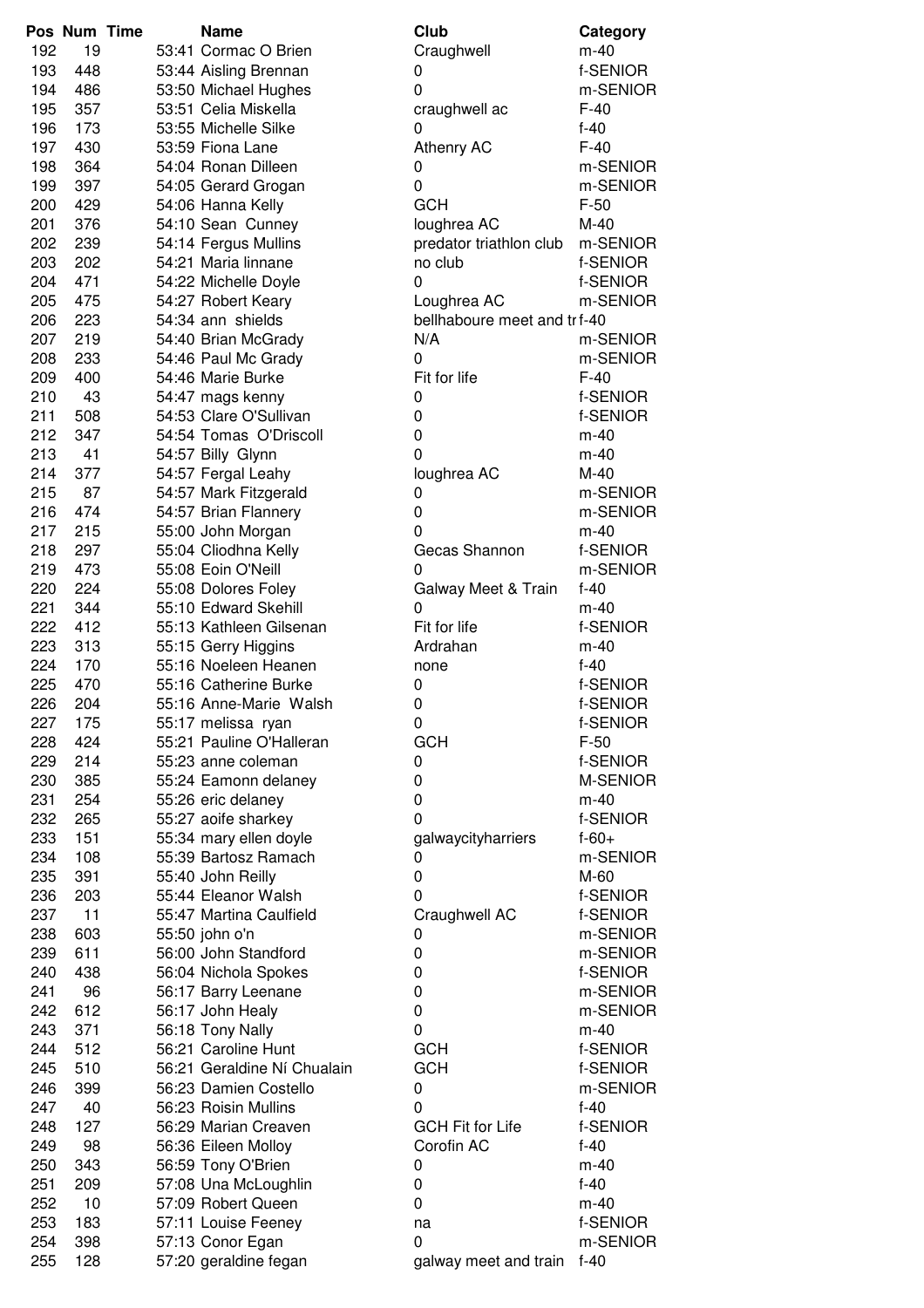|     | Pos Num Time |       | <b>Name</b>                   | Club                             | Category        |
|-----|--------------|-------|-------------------------------|----------------------------------|-----------------|
| 256 | 431          |       | 57:23 Olivia Markham          | 0                                | f-SENIOR        |
| 257 | 472          |       | 57:25 Niall Madden            | 0                                | m-SENIOR        |
| 258 | 255          |       | 57:29 Niamh Connolly          | 0                                | f-SENIOR        |
| 259 | 153          |       | 57:37 Cate King               | 0                                | f-SENIOR        |
| 260 | 141          |       | 57:41 jess buckley            | none                             | f-SENIOR        |
| 261 | 616          |       | 57:44 Joe Murphy              | 0                                | m-SENIOR        |
| 262 | 286          |       | 57:46 Declan Costello         | 0                                | m-SENIOR        |
| 263 | 73           |       | 57:46 Elizabeth Conlon        | 0                                | f-SENIOR        |
| 264 | 4            |       | 57:59 fiona duggan            | 0                                | f-SENIOR        |
| 265 | 13           |       | 58:15 Mariosa Kelly           | 0                                | f-SENIOR        |
| 266 | 384          |       | 58:15 Ryan Mulvany            | Kilmore AC                       | M-SENIOR        |
| 267 | 88           |       | 58:28 Marguerite Duffy        | 0                                | f-SENIOR        |
| 268 | 191          |       | 58:29 aidan giblin            | 0                                | m-SENIOR        |
| 269 | 402          |       | 58:38 Siobhan Brennan         | Neenagh Tri-athlon clut f-SENIOR |                 |
| 270 | 157          |       | 58:39 Brendan Farrell         | n/a                              | $m-40$          |
| 271 | 520          | 58:40 |                               | 0                                | 0               |
| 272 | 60           |       | 58:46 Emily Schulze           | 0                                | f-SENIOR        |
| 273 | 181          |       | 58:49 David Prendergast       | no club                          | $m-40$          |
| 274 | 414          |       | 58:56 Aoife Morrissy          | <b>GCH</b>                       | f-SENIOR        |
| 275 | 91           |       | 58:57 Valerie Slattery        | Craughwell Athletic Clul f-40    |                 |
| 276 | 490          |       | 58:57 Linda Kilroy            | 0                                | f-SENIOR        |
| 277 | 24           |       | 58:58 Yvonne Bogan            | 0                                | f-SENIOR        |
| 278 | 443          |       | 58:58 Annette Carey           | 0                                | $F-40$          |
| 279 | 25           |       | 59:01 Leon Devilly            | 0                                | m-SENIOR        |
| 280 | 417          |       | 59:10 Helen Colfer            | 0                                | f-SENIOR        |
| 281 | 274          |       | 59:12 Mags Treacy             | Craughwell A.C.                  | $f-40$          |
| 282 | 74           |       | 59:16 Sharon Newell           | <b>Burren Meet &amp; Train</b>   | f-SENIOR        |
| 283 | 37           |       | 59:16 Deirdre Slevin          | 0                                | f-SENIOR        |
| 284 | 602          |       | 59:17 Eileen Murphy           | 0                                | f-SENIOR        |
| 285 | 23           |       | 59:23 jonathan henderson      | 0                                | m-SENIOR        |
| 286 | 69           |       | 59:24 Chris O 'Connor         | 0                                | $m-40$          |
| 287 | 434          |       | 59:25 Sinead Reilly           | Athenry AC                       | f-SENIOR        |
| 288 | 246          |       | 59:28 Conor Shanaghy          | 0                                | m-SENIOR        |
| 289 | 129          |       | 59:32 jane mangan             | athenry                          | $f-40$          |
| 290 | 403          |       | 59:33 Rachel O'Dowd           | 0                                | f-SENIOR        |
| 291 | 435          |       | 59:35 Ann Cormican            | <b>GCH</b>                       | $F-40$          |
| 292 | 452          |       | 59:38 Keelan O'Grady          | 0                                | <b>F-SENIOR</b> |
| 293 | 48           |       | 59:38 Deirdre Devane          | Craughwell AC                    | f-SENIOR        |
| 294 | 446          |       | 59:45 Stephenie Haughtan      | 0                                | f-SENIOR        |
| 295 | 604          |       | 59:57 Martina Connaughton     | 0                                | f-SENIOR        |
| 296 | 483          |       | 01:00:00 Anthony M??          | 0                                | m-SENIOR        |
| 297 | 228          |       | 01:00:08 martin lynch         | 0                                | $m-40$          |
| 298 | 500          |       | 01:00:08 Patrick Glavin       | <b>Athenry AC</b>                | m-SENIOR        |
| 299 | 496          |       | 01:00:09 Valerie Glevinn      | Athenry AC                       | f-SENIOR        |
| 300 | 259          |       | 01:00:09 Kellie O'Shaughnessy | 0                                | f-SENIOR        |
| 301 | 165          |       | 01:00:10 Sorkunde Ugalde      | <b>Galway Triathlon Club</b>     | $f-40$          |
| 302 | 468          |       | 01:00:19 Denise Costello      | 0                                | f-SENIOR        |
| 303 | 479          |       | 01:00:22 Michael Collins      | Fit for life                     | M-50            |
| 304 | 432          |       | 01:00:26 Mary Fahy            | 0                                | f-SENIOR        |
| 305 | 407          |       | 01:00:31 Cíosa le gear        | 0                                | f-SENIOR        |
| 306 | 75           |       | 01:00:33 Tessa Le Gear        | Fit 4 Life                       | f-SENIOR        |
| 307 | 97           |       | 01:00:47 Andrea Ridge         | Tuam AC                          | $f-50$          |
| 308 | 502          |       | 01:00:47 Claire Heffern       | 0                                | f-SENIOR        |
| 309 | 36           |       | 01:00:51 Paula Rochford       | $\mathbf 0$                      | f-SENIOR        |
| 310 | 39           |       | 01:00:52 Jo Mohan             | meet and train Carron            | $f-40$          |
| 311 | 79           |       | 01:00:53 Bernadette Williams  | 0                                | f-SENIOR        |
| 312 | 275          |       | 01:00:58 Sharon Cunningham    | 0                                | f-SENIOR        |
| 313 | 620          |       | 01:00:59 Imelda Hynes         | #N/A                             | #N/A            |
| 314 | 180          |       | 01:01:00 Sharon Prendergast   | no club                          | f-SENIOR        |
| 315 | 50           |       | 01:01:01 bernie mulkerrins    | craughwellac                     | $f-50$          |
| 316 | 116          |       | 01:01:03 Julie Gallagher      | Craughwell AC                    | $f-40$          |
| 317 | 55           |       | 01:01:10 Brenda Ivers         | Carron Meet & Train              | $f-40$          |
| 318 | 234          |       | 01:01:10 Kenneth O Hara       | O Hara's Harriers                | m-SENIOR        |
| 319 | 72           |       | 01:01:31 Amanda Browne        | 0                                | $f-40$          |
|     |              |       |                               |                                  |                 |

| Club                             | Category        |
|----------------------------------|-----------------|
| 0                                | f-SENIOR        |
| 0                                | m-SENIOR        |
| 0                                | f-SENIOR        |
| 0                                | f-SENIOR        |
| none                             | f-SENIOR        |
| 0                                | m-SENIOR        |
| 0                                | m-SENIOR        |
|                                  |                 |
| 0                                | f-SENIOR        |
| 0                                | f-SENIOR        |
| 0                                | f-SENIOR        |
| Kilmore AC                       | M-SENIOR        |
| 0                                | f-SENIOR        |
| 0                                | m-SENIOR        |
| Neenagh Tri-athlon clut f-SENIOR |                 |
| n/a                              | m-40            |
| 0                                | 0               |
| 0                                | f-SENIOR        |
| no club                          | $m-40$          |
| <b>GCH</b>                       | f-SENIOR        |
| Craughwell Athletic Clul f-40    |                 |
| 0                                | f-SENIOR        |
| 0                                | f-SENIOR        |
| 0                                | $F-40$          |
| 0                                | m-SENIOR        |
| 0                                | f-SENIOR        |
|                                  |                 |
| Craughwell A.C.                  | $f-40$          |
| Burren Meet & Train              | f-SENIOR        |
| 0                                | f-SENIOR        |
| 0                                | f-SENIOR        |
| 0                                | m-SENIOR        |
| 0                                | $m-40$          |
| <b>Athenry AC</b>                | f-SENIOR        |
| 0                                | m-SENIOR        |
| athenry                          | $f-40$          |
| 0                                | f-SENIOR        |
| GCH                              | $F-40$          |
| 0                                | <b>F-SENIOR</b> |
| Craughwell AC                    | f-SENIOR        |
| 0                                | f-SENIOR        |
| 0                                | f-SENIOR        |
| 0                                | m-SENIOR        |
| 0                                | $m-40$          |
| <b>Athenry AC</b>                | m-SENIOR        |
| <b>Athenry AC</b>                | f-SENIOR        |
| 0                                | f-SENIOR        |
| Galway Triathlon Club            | $f-40$          |
| 0                                | f-SENIOR        |
| Fit for life                     | M-50            |
|                                  |                 |
| 0                                | f-SENIOR        |
| 0                                | f-SENIOR        |
| Fit 4 Life                       | f-SENIOR        |
| Tuam AC                          | $f-50$          |
| 0                                | f-SENIOR        |
| 0                                | f-SENIOR        |
| meet and train Carron            | $f-40$          |
| 0                                | f-SENIOR        |
| 0                                | f-SENIOR        |
| #N/A                             | #N/A            |
| no club                          | f-SENIOR        |
| craughwellac                     | $f-50$          |
| Craughwell AC                    | $f-40$          |
| Carron Meet & Train              | $f-40$          |
| O Hara's Harriers                | m-SENIOR        |
| 0                                | $f-40$          |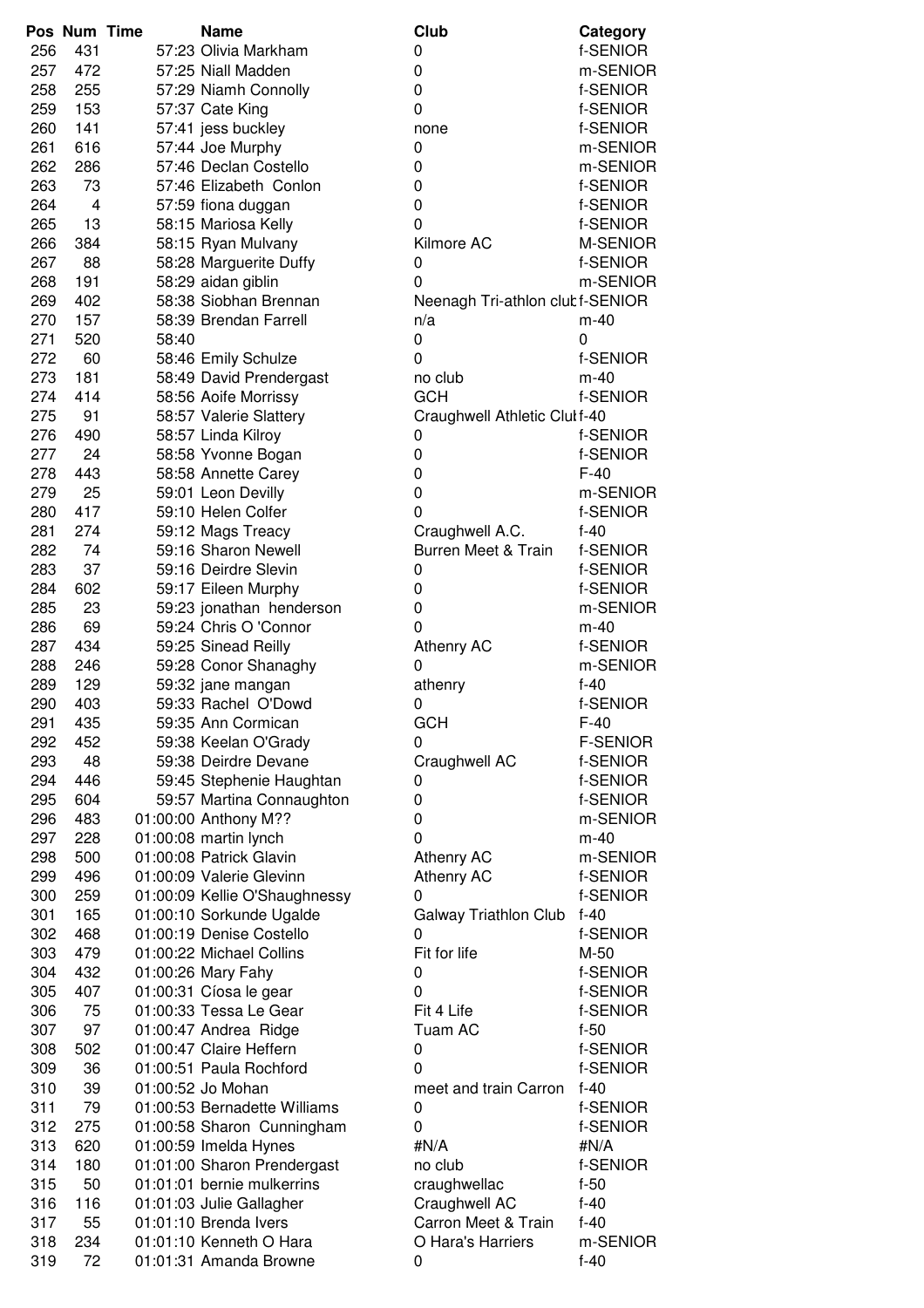|            | Pos Num Time | <b>Name</b>                                     | Club                  | Category |
|------------|--------------|-------------------------------------------------|-----------------------|----------|
| 320        | 433          | 01:02:05 Yvonne Ryan                            | 0                     | f-SENIOR |
| 321        | 152          | 01:02:15 Anne Helebert                          | Kinvara Meet & Train  | f-SENIOR |
| 322        | 251          | 01:02:19 Jenny Louise COlfer                    | 0                     | f-SENIOR |
| 323        | 240          | 01:02:20 Carmel Walsh                           | 0                     | $f-40$   |
| 324        | 504          | 01:02:21 Noel Finnagan                          | $\mathbf 0$           | $M-40$   |
| 325        | 621          | 01:02:22 Duplicate 240                          | #N/A                  | #N/A     |
| 326        | 232          | 01:02:23 Emma McLaughlin                        | n/a                   | f-SENIOR |
| 327        | 304          | 01:02:27 Jennifer O'Shea                        | Gecas Shannon         | f-SENIOR |
| 328        | 207          | 01:02:27 Aileen Walsh                           | N/A                   | f-SENIOR |
| 329        | 445          | 01:02:28 Heather Kelly                          | 0                     | f-SENIOR |
| 330        | 444          | 01:02:29 Ann Meade                              | 0                     | f-SENIOR |
| 331        | 404          | 01:02:38 Jennifer Mongan                        | $\mathbf 0$           | f-SENIOR |
| 332        | 103          | 01:02:43 anna maria kelly                       | gort                  | f-SENIOR |
| 333        | 205          | 01:02:47 Christine Kelly                        | 0                     | f-SENIOR |
| 334        | 58           | 01:02:51 Denise Leonard                         | 0                     | f-SENIOR |
| 335        | 283          | 01:03:00 Mark Bergin                            | 0                     | m-SENIOR |
| 336        | 622          | 01:03:15 Keva Wallace                           | #N/A                  | #N/A     |
| 337        | 447          | 01:03:29 Grainne Costello                       | 0                     | $F-40$   |
| 338        | 83           | 01:03:35 Aileen McCauley                        | 0                     | f-SENIOR |
| 339        | 12           | 01:03:36 Tamar Jordan                           | Craughwell            | f-SENIOR |
| 340        | 248          | 01:03:37 David McGettrick                       | None                  | $m-40$   |
| 341        | 249          | 01:04:06 Sam McGettrick                         | None                  | f-SENIOR |
| 342        | 467          | 01:04:17 Maria Lennon                           | 0                     | $F-40$   |
| 343        | 119          | 01:04:21 Catherine Jordan                       | $\mathbf 0$           | f-SENIOR |
| 344        | 436          | 01:04:23 Catherine Flynn                        | $\Omega$              | $F-40$   |
| 345        | 99           | 01:04:24 bernie healy                           | Meet and Train        | $f-50$   |
| 346        | 93           | 01:04:37 Olivia Vega-Vega                       | Leon                  | $f-40$   |
| 347        | 29           | 01:04:38 Ide Deloughry                          | none                  | $f-40$   |
| 348        | 511          | 01:04:38 Niamh O'Donovan                        | 0                     | f-SENIOR |
| 349        | 65           | 01:04:40 regina bergin                          | $\mathbf 0$           | f-SENIOR |
|            | 480          | 01:05:01 Chris Manning                          | Fit for life          | M-50     |
| 350        | 42           | 01:05:02 Niamh Coleman                          |                       | f-SENIOR |
| 351<br>352 | 135          |                                                 | 0<br>0                | f-SENIOR |
| 353        | 383          | 01:05:11 sarah molloy<br>01:05:13 Peter Mulvany | 0                     | $M-40$   |
| 354        |              |                                                 | $\mathbf 0$           | f-SENIOR |
|            | 193          | 01:05:14 Bernie Fahy                            |                       |          |
| 355        | 469          | 01:05:25 Cathy Walshe<br>01:05:29 John Gleeson  | 0                     | f-SENIOR |
| 356        | 200          |                                                 | 0                     | m-40     |
| 357        | 110          | 01:05:37 Seamus Ruane                           | 0<br>$\mathbf 0$      | m-40     |
| 358        | 192          | 01:05:42 KAREN HESSION                          |                       | f-SENIOR |
| 359        | 279          | 01:05:44 siobhan canny                          | 0                     | f-SENIOR |
| 360        | 301          | 01:06:06 Eleanor O'Connell                      | Gecas Shannon         | $f-40$   |
| 361        | 86           | 01:06:07 Deirdre Moran                          | $\mathbf{0}$          | f-SENIOR |
| 362        | 312          | 01:06:32 Ruan La Cock                           | Loughrea AC           | $m-40$   |
| 363        | 416          | 01:06:37 Myriam Shaughnessy                     | 0                     | f-SENIOR |
| 364        | 507          | 01:06:45 Maureen Forde                          | 0                     | f-SENIOR |
| 365        | 237          | 01:07:06 Catherine Ryan                         | 0                     | $f-40$   |
| 366        | 410          | 01:07:08 Laura O'Connor                         | 0                     | $F-40$   |
| 367        | 263          | 01:07:14 fiona lynch                            | 0                     | f-SENIOR |
| 368        | 30           | 01:07:17 Jenny Kelly                            | $\pmb{0}$             | f-SENIOR |
| 369        | 15           | 01:07:22 Grainne reidy                          | $\Omega$              | f-SENIOR |
| 370        | 89           | 01:07:27 Angela McLaughlin                      | Caron Meet and Train  | $f-40$   |
| 371        | 421          | 01:07:30 Karen O'Donnell                        | 0                     | f-SENIOR |
| 372        | 277          | 01:07:35 Dorothy McMahon                        | 0                     | f-SENIOR |
| 373        | 401          | 01:07:44 Mary Mullins                           | Meet and train        | $F-40$   |
| 374        | 18           | 01:07:48 Julianne Sweeney                       | 0                     | f-SENIOR |
| 375        | 133          | 01:07:49 Mary Emer Larkin                       | nine                  | $f-50$   |
| 376        | 288          | 01:08:07 Martina Talty                          |                       | f-SENIOR |
| 377        | 289          | 01:08:07 Genevieve Flynn                        |                       | f-SENIOR |
| 378        | 188          | 01:09:04 ronan kelly                            | 0                     | m-SENIOR |
| 379        | 199          | 01:09:15 sinead carter                          | 0                     | f-SENIOR |
| 380        | 168          | 01:09:24 Catherine Lyons                        | 0                     | f-SENIOR |
| 381        | 455          | 01:09:24 Susan Kennedy                          | 0                     | f-SENIOR |
| 382        | 273          | 01:10:10 cora molloy                            | craughwell fit 4 life | f-SENIOR |
| 383        | 132          | 01:10:14 mary o reilly                          | craughwell ac         | $f-40$   |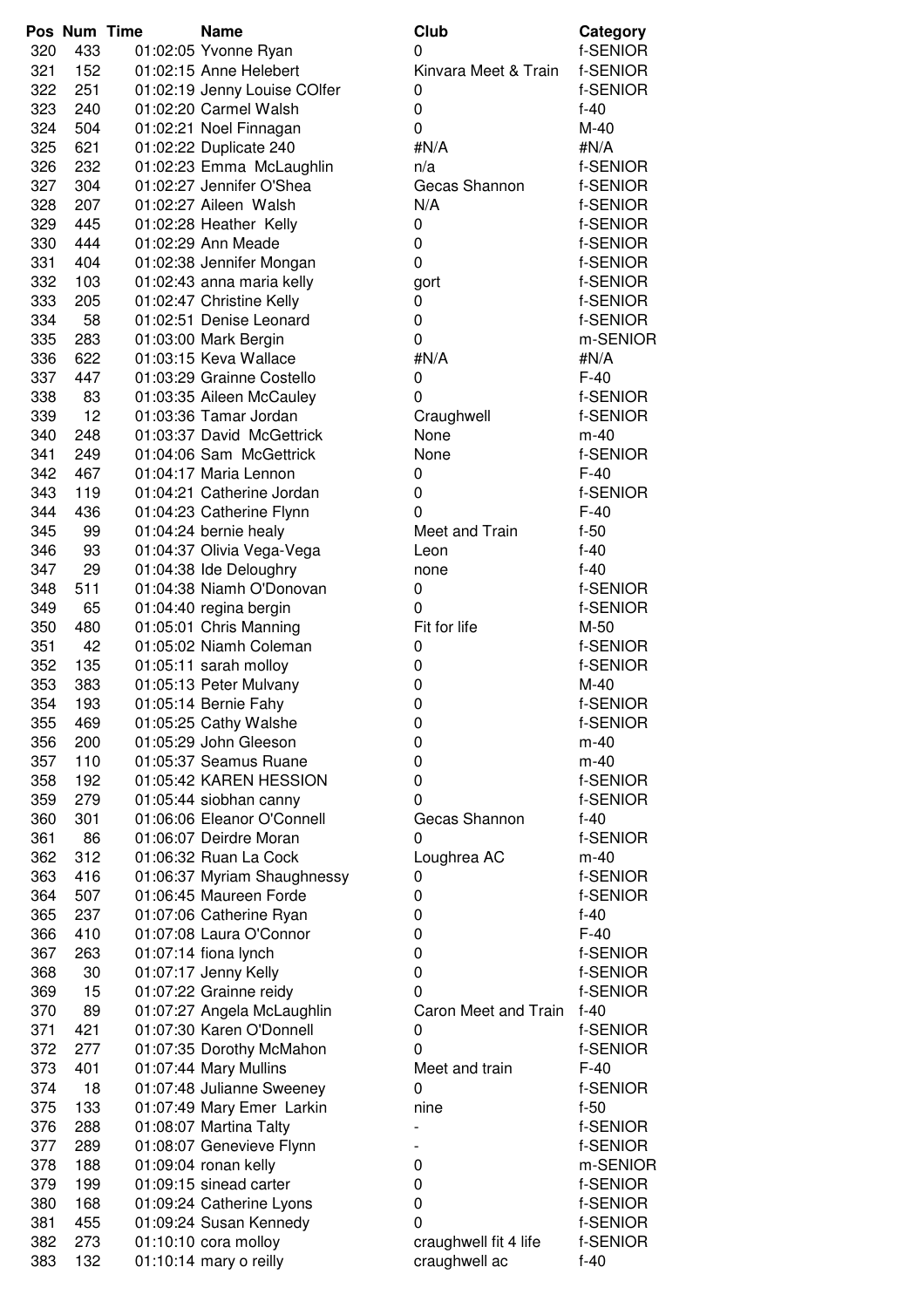|     | Pos Num Time | <b>Name</b>                    | Club                         | Category |
|-----|--------------|--------------------------------|------------------------------|----------|
| 384 | 13           | 01:10:34 Mariosa Kelly         | 0                            | f-SENIOR |
| 385 | 95           | 01:10:34 Deirdre Dilleen       | 0                            | f-SENIOR |
| 386 | 315          | 01:10:37 Marie Callanan        | Ardrahan                     | f-SENIOR |
| 387 | 276          | 01:11:05 Mary Cunningham       | 0                            | $f-50$   |
| 388 | 466          | 01:11:18 Kate Bailey           | 0                            | $F-40$   |
| 389 | 422          | 01:11:31 Ashla Ward            | Athenry AC                   | f-SENIOR |
| 390 | 449          | 01:11:32 Linda F??             | loughrea AC                  | f-SENIOR |
| 391 | 327          | 01:12:07 Claire Higgins        | Ardrahan                     | f-SENIOR |
| 392 | 463          | 01:12:07 Ava Lynskey           | ardrahan                     | f-SENIOR |
| 393 | 617          | 01:12:11 Ken Jackson           | 0                            | M-50     |
| 394 | 523          | 01:12:35 Aoife Jackson         | 0                            | f-SENIOR |
| 395 | 411          | 01:12:46 Corinna Byrne-Mahoney | ardrahan                     | f-SENIOR |
| 396 | 516          | 01:12:47 Bridgid Barry         | 0                            | f-SENIOR |
| 397 | 441          | 01:12:57 Magdalena Walczak     | 0                            | f-SENIOR |
| 398 | 440          | 01:13:08 Magdalena Pamula      | 0                            | f-SENIOR |
| 399 | 121          | 01:13:25 Tracey Brennan        | Craughwell                   | $f-40$   |
| 400 | 136          | 01:13:29 teresa O' Brien       | 0                            | f-SENIOR |
| 401 | 281          | 01:13:31 elaine giblin         | ardrahan                     | f-SENIOR |
| 402 | 428          | 01:13:35 Sharon Connellan      | 0                            | f-SENIOR |
| 403 | 115          | 01:13:37 Angela Carr           | Craughwell running clut f-40 |          |
| 404 | 332          | 01:13:43 Bernie Gardiner       | 0                            | f-SENIOR |
| 405 | 321          | 01:13:13 Margaret Bermingham   | Ardrahan                     | f-SENIOR |
| 406 | 318          | 01:13:13 Delores Connors       | Ardrahan                     | f-SENIOR |
| 407 | 172          | 01:14:40 Noelle Coyle          | 0                            | $f-40$   |
| 408 | 272          | 01:14:42 Julianne Clarke       | Carron Meet and Train (f-40  |          |
| 409 | 31           | 01:14:49 Eileen Carroll        | 0                            | $f-40$   |
| 410 | 330          | 01:14:50 Rebecca Taylor        | Dallas                       | f-SENIOR |
| 411 | 140          | 01:15:05 Philomena Flynn       | 0                            | f-SENIOR |
| 412 | 138          | 01:15:32 Phil Flynn            | 0                            | $f-50$   |
| 413 | 363          | 01:15:40 Mathew Cunningham     | 0                            | m-SENIO  |
| 414 | 253          | 01:15:40 Joseph Colfer         | 0                            | m-SENIO  |
| 415 | 137          | 01:15:43 Imelda Flynn          | 0                            | f-SENIOR |
| 416 | 139          | 01:16:18 Jacinta Flynn         | 0                            | f-SENIOR |
| 417 | 190          | 01:16:22 marie giblin          | 0                            | f-SENIOR |
| 418 | 51           | 01:17:27 Maggs Conneely        | 0                            | f-SENIOR |
|     | 419 423      | 01:17:36 Mairead Ryan          | 0                            | f-SENIOR |
| 420 | 33           | 01:18:21 Orla Corcoran         | 0                            | f-SENIOR |
| 421 | 423          | 01:18:22 Mairead Ryan          | 0                            | f-SENIOR |
| 422 | 606          | 01:21:48 Michael Kelly         | 0                            | M-60     |
| 423 | 605          | 01:21:49 Philomena Kelly       | 0                            | $F-50$   |
| 424 | 9            | 01:24:00 kieran o leary        | craughwell ac                | m-50     |
| 425 | 146          | 01:25:57 Una Kenny             | 0                            | f-SENIOR |
| 426 | 269          | 01:25:58 julia simpson         | 0                            | $f-40$   |
| 427 | 623          | 01:27:19 Yvonne Nolan          | #N/A                         | #N/A     |
| 428 | 624          | 01:27:19 Mary Burke            | #N/A                         | #N/A     |
| 429 | 461          | 01:27:56 Catherine Keane       | 0                            | $F-40$   |
| 430 | 460          | 01:27:57 Anne Keehan           | 0                            | $F-40$   |
| 431 | 21           | 01:28:23 Suzanne Cannon        | 0                            | f-SENIOR |
| 432 | 22           | 01:28:55 Nicola Murphy         | 0                            | f-SENIOR |
| 433 | 171          | 01:29:29 Teresa Walsh          | 0                            | f-SENIOR |
| 434 | 235          | 01:29:33 Cathy Rynne           | 0                            | $f-50$   |
| 435 | 519          | 01:29:34 Roisin Bulger         | 0                            | f-SENIOR |
| 436 | 458          | 01:29:48 Kathleen Hogan        | Tuam ac                      | $F-60$   |
| 437 | 451          | 01:29:48 Ann Brady             | 0                            | $F-40$   |
| 438 | 298          | 01:29:49 Denise Lynch          | Gecas Shannon                | f-SENIOR |
| 439 | 310          | 01:30:22 Susan O'Halloran      | Gecas Shannon                | f-SENIOR |
| 440 | 296          | 01:31:19 Charlotte Cummins     | Gecas Shannon                | f-SENIOR |
| 441 | 328          | 01:31:38 Dana Gescheidle       | Dallas                       | f-SENIOR |
| 442 | 517          | 01:31:39 Mary Connolly         | 0                            | f-SENIOR |
| 443 | 331          | 01:31:51 Breda Murtagh         | 0                            | f-SENIOR |
| 444 | 462          | 01:31:51 Susane Quinn          | 0                            | $F-40$   |
| 445 | 329          | 01:33:31 Nikke Lewis           | <b>Dallas</b>                | f-SENIOR |
| 446 | 524          | 01:33:33 Lauren Moloney        | Kinvara                      | f-SENIOR |
| 447 | 326          | 01:34:02 Bridget Hanrahan-Coen | Ardrahan                     | f-SENIOR |
|     |              |                                |                              |          |

m-SENIOR m-SENIOR f-SENIOR f-SENIOR f-SENIOR f-SENIOR f-SENIOR